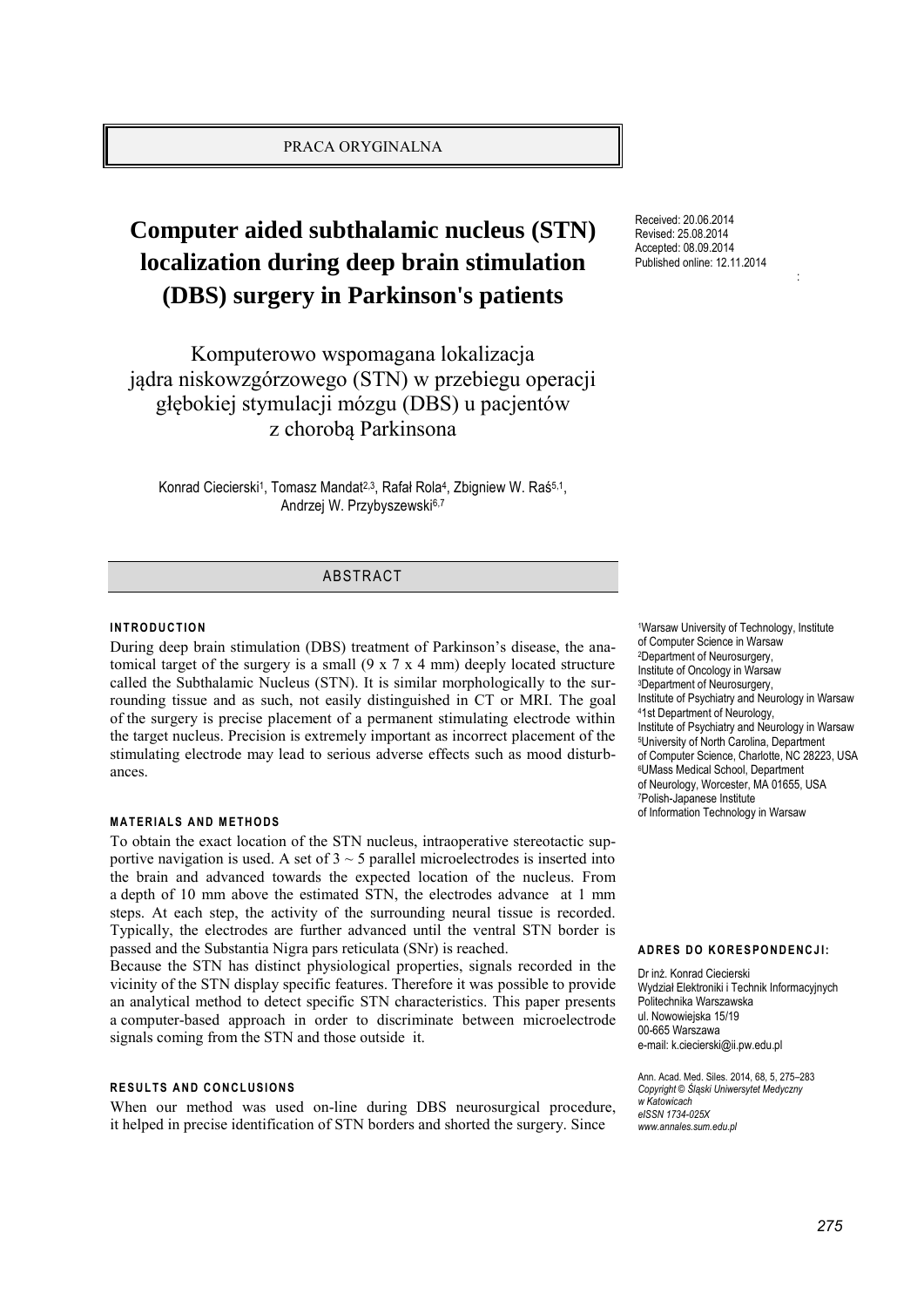the fall of 2013, we have developed an on-line computer-aided application for STN border localization that is used during PD DBS surgeries performed in the Institute of Psychiatry and Neurology in Warsaw, POLAND.

KEY WORDS

Parkinson's disease, DBS, STN, Spike detection, Spike sorting, Wavelet, Neuronal noise, Signal power

## **STRESZCZENIE**

# **W S T Ę P**

Podczas zabiegu głębokiej stymulacji mózgu (*deep brain stimulation* – DBS) stosowanego w leczeniu choroby Parkinsona celem operacji jest mała (9 x 7 x 4 mm) głęboko położona struktura mózgu nazywana jądrem niskowzgórzowym (*subthalamic nucleus –* STN). Struktura ta jest morfologicznie podobna do otaczających ją tkanek i jako taka niezbyt dobrze rozróżnialna w obrazowaniu tomografem komputerowym (CT) lub rezonansem magnetycznym (MRI). Celem zabiegu operacyjnego jest precyzyjna implantacja stymulującej elektrody w docelowym jądrze. Precyzja jest niesłychanie istotna, ponieważ niewłaściwe umiejscowienie stymulującej elektrody może doprowadzić do wystąpienia poważnych efektów ubocznych, takich jak zaburzenia nastroju.

## **MATERIAŁ I METODY**

Aby uzyskać dokładne położenie STN w trakcie operacji, używana jest wspomagająca nawigacja stereotaktyczna. Zestaw 3~5 równoległych elektrod jest wprowadzany do mózgu pacjenta i zagłębiany w kierunku spodziewanej lokalizacji STN. Od głębokości około 10 mm ponad spodziewanym STN elektrody są zagłębiane z krokiem 1 mm. Po każdym takim kroku rejestrowana jest aktywność tkanki nerwowej otaczającej elektrody. Najczęściej elektrody są dalej zagłębiane, aż przekroczą dolną granicę STN i osiągną istotę czarną część siatkowatą (*substantia nigra pars reticulata* – SNr). Ponieważ STN przejawia specyficzne właściwości fizjologiczne, sygnały zarejestrowane w jego okolicy również mają wyróżniające właściwości. Można przez to stworzyć analityczne metody wykrywające te specyficzne dla STN właściwości. W niniejszej publikacji zaprezentowano podejście informatyczne, pozwalające na wykrywanie zarejestrowanych sygnałów pochodzących z wewnątrz oraz spoza STN.

#### **WYNIKI I WNIOSKI**

Zastosowanie naszej metody w trakcie zabiegów operacyjnych pomogło w precyzyjnej lokalizacji granic STN oraz pozwoliło skrócić czas zabiegu. Od jesieni 2013 opracowujemy aplikację do wspomagania lokalizacji STN, która jest używana w trakcie zabiegów DBS przeprowadzanych w leczeniu choroby Parkinsona w Instytucie Psychiatrii i Neurologii w Warszawie.

#### SŁOWA KLUCZOWE

choroba Parkinsona, DBS, STN, wykrywanie potencjałów czynnościowych, grupowanie potencjałów czynnościowych, falki, neuronowy szum tła, moc sygnału

# INTRODUCTION

Parkinson's disease (PD) is a chronic and progressive movement disorder. The risk factor of the disease increases with the age. As the average human life span elongates, the number of people affected with PD also steadily increases. Because of the nature of the illness – affecting the patient's movement without impairment of his intelligence and/or consciousness – it has a very high social cost. People as early as in their 40s, otherwise fully functional are seriously disabled and

require constant additional external support. According to current medical knowledge, PD is caused by low levels of a chemical component called dopamine [1,2]. Dopamine is produced by specific cells in the brain region called the Substantia Nigra (SN). The main cause of PD is the process of dying of those cells. Its cause (and by this the cause of PD) is idiopathic. As the main causes of the disease are not clear there cannot be an effective cure for them. The treatment focuses on symptoms of the disease. The main treatment for the disease is pharmacology. Pharmacotherapy provides the organism with a replacement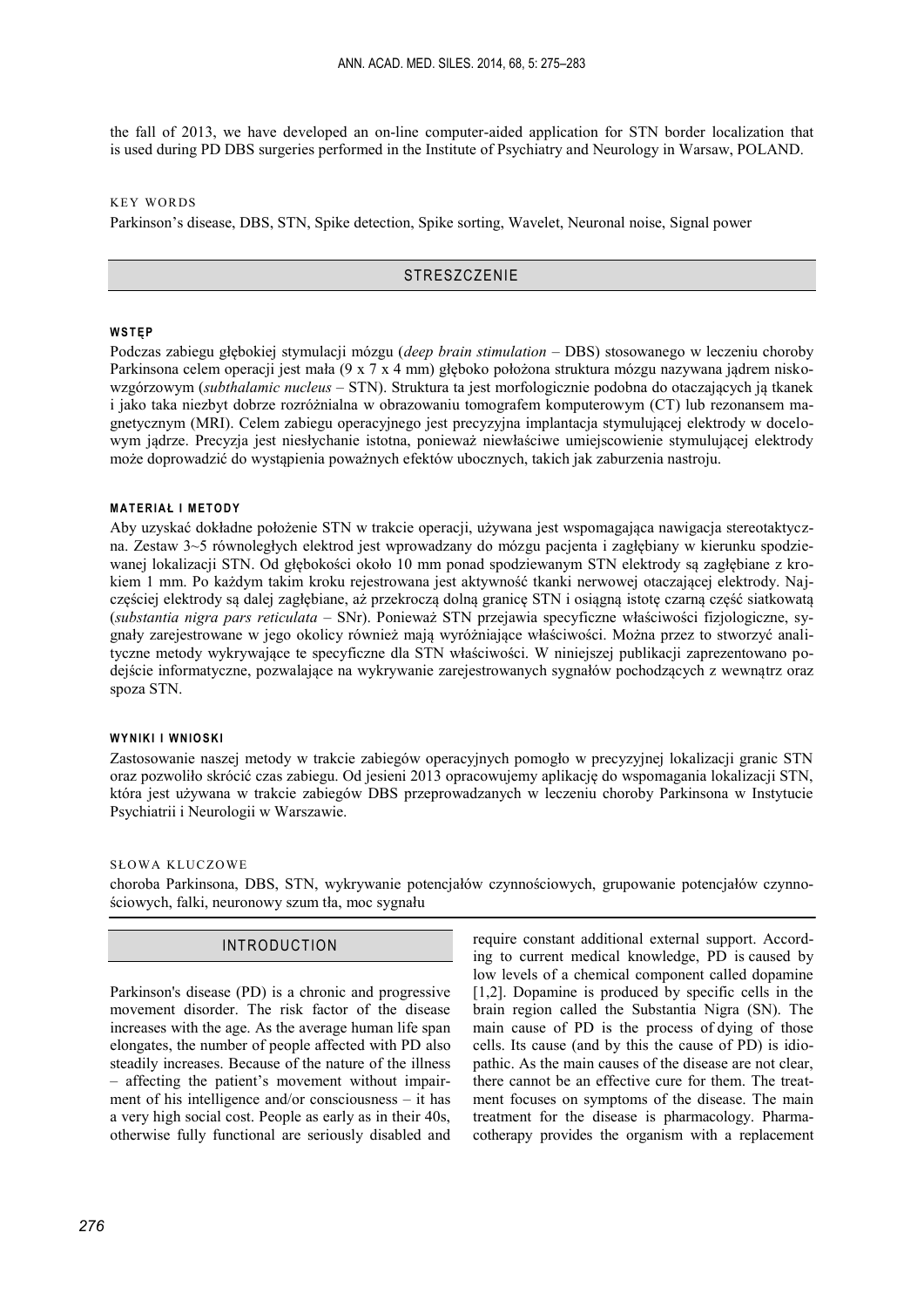of the missing dopamine. Unfortunately, generally the effectiveness of the treatment decreases with time. In such cases, after fulfilling certain medical requirements [3] patients can be qualified for surgical treatment of PD.

This kind of surgery is called Deep Brain Stimulation (DBS). The goal of the surgery is placement of a permanent stimulating electrode into the STN. This nucleus is a small structure – placed deep within the brain that unfortunately does not show well in either CT or MRI scans. The stimulating electrode when properly placed disrupts the overactive neural circuits that are responsible for forming the rigidness typical for the advanced stage of Parkinson's Disease. Incorrect placement of the stimulating electrode might, however, evoke various serious adverse side effects. For example, placement of the electrode off by a few millimeters can cause severe emotional imbalance [4,5].

Having only a rough location of the STN, during DBS surgery precise localization of the STN has to be achieved by other means. Stereotactic navigation and intra-operative localization have to be introduced. A set of  $3 \sim 5$  parallel microelectrodes is inserted into the brain and advanced towards the expected location of the nucleus. From a depth of about 10 mm above the estimated STN center, the electrodes start to advance at 1 mm steps. At each step, the activity of the surrounding neural tissue is recorded. Typically, the electrodes are further advanced until the ventral STN border is passed and the Substantia Nigra pars reticulata (SNr) is reached [6,7].

As one of the hallmarks of PD is hyperactivity of the STN, this should be reflected in recordings coming from it [8]. By calculating specific attributes, one can discriminate between the recordings coming from the STN and those from structures adjacent to it. Those attributes, described in the next section, have been proven to constitute a foundation that is sufficient to create a computer classifier that discriminates the recordings from microelectrodes with sensitivity of 0.93 and specificity over 0.98.

Fast implementation of the attributes and classification calculation process allows the computer program to provide results in about two minutes. Such a fast calculation allows us to use this software during surgery in the operation theatre.

## MATERIALS AND METHODS

Attributes that can be obtained from the microelectrode recorded signal can be most generally divided into two groups: based upon spike occurrence and neuronal background noise.

#### **1. Attributes based on spike occurrence**

Assuming that the recording has filtered out low frequencies and that the amplitude's moving average does not fluctuate, spikes can be detected based upon their high amplitude. One can assume that if the modulus of the amplitude at a certain time is greater than  $4 \sigma$  (see Section 5), then it might indicate the presence of a spike [9,10]. This condition although necessary, is not sufficient and additional constraints have to be met to find the proper spike occurrence. The spikes' shape is determined by ion channels in the axon hillock. While different neurons do produce spikes of different shape, all of those shapes must fit into a certain shape range [11].

Those constraints must be specified for spikes of both polarities observed in the recordings. As shown in Figure 1, the detected spike is assumed to begin 0.5 ms before its peak and lasts for 1.1 ms after it.

The areas in gray indicate the forbidden amplitude.

Spikes that cross the threshold of 4  $\sigma$  but do enter those areas are not considered. In this way highly distorted or overlapping spikes are discarded. As the shape of the spike that is registered by the electrode depends both on neuron morphology and its distance from the electrode, one can use it to distinguish between spikes coming from different neuron cells [12,13,14].

The amplitude values used in defining the forbidden amplitude areas are defined based on the 4  $\sigma$  indicated by the black horizontal line.

A high spiking rate and bursting characterize STN neural activity. Those features are the basis for defining the first two STN distinguishing attributes. The first attribute states the average number of spikes that were observed in a given recording. The second attribute, called *burst ratio* is based upon intra-spike intervals, it gives the percentage of them that are not longer than 33 ms.

After spike sorting, i.e. the process of grouping them by their shapes, it is also possible to calculate those two attributes for each neuron whose activity was observed during recording. Having done that, one can select the attribute maximum value and provide the average number of spikes per second and burst ratio for the most active observed cell.

#### **2. Attributes based upon signal background**

While an electrode can detect spikes from neurons that are within a 50 µm radius from the tip, it still detects the general neuronal noise produced by all the neurons in much larger vicinity. This background noise depends primarily on the number of neurons in the neighborhood of the electrode and their average activity. As the STN contains large amounts of small and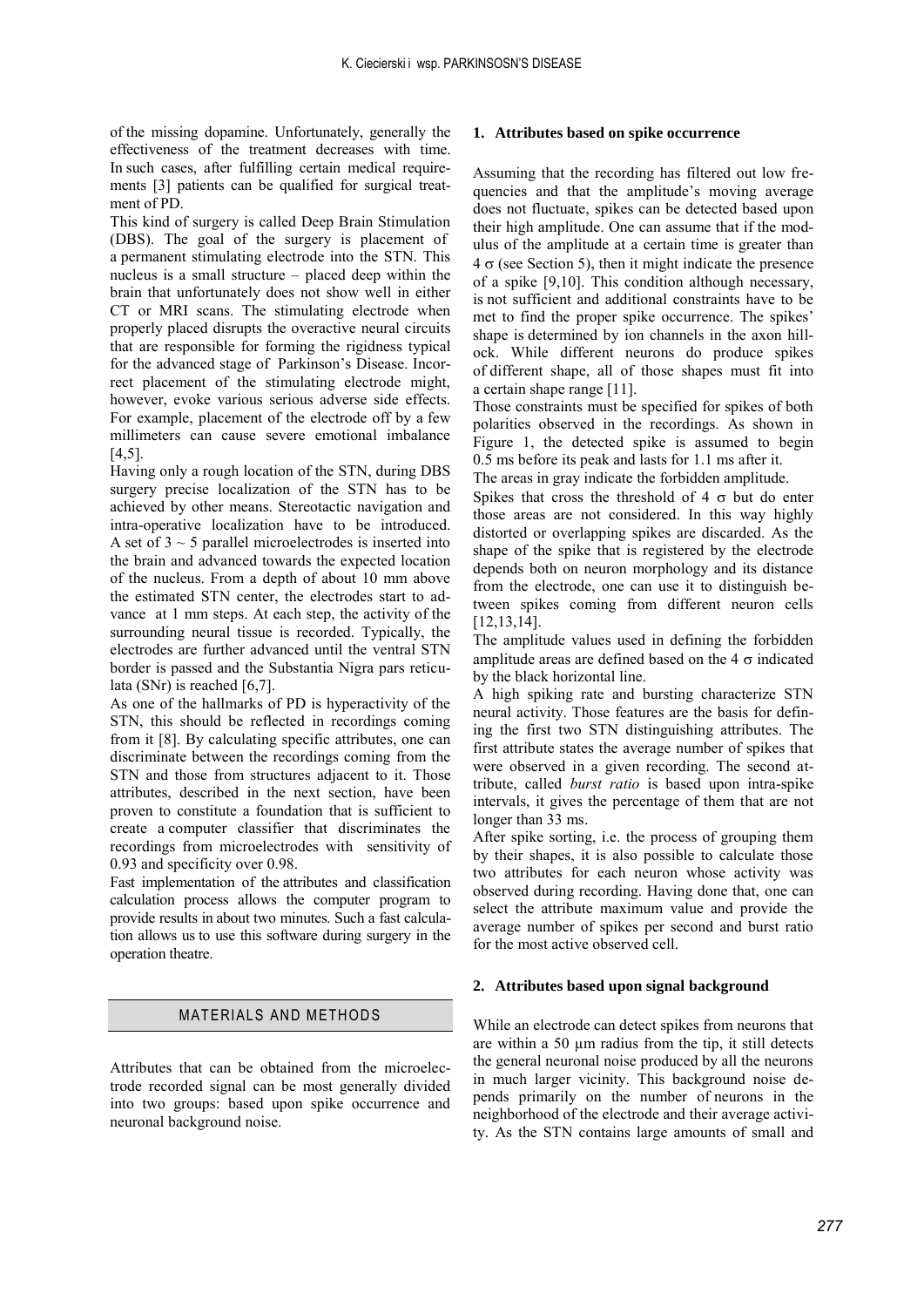highly active neuron cells [1], the background noise observed in recordings taken from it is also noticeably larger than in the adjacent structures. This is especially evident when comparing recordings from the STN and SNr. As seen in Figure 2, both recordings contain a large amount of frequently occurring spikes. However, only the STN recording presents elevated background noise.

The voltages produced by neurons are very small. Being generally below the level of 5 mv [1], they have to be greatly amplified during the recording process. This amplification also causes great sensitivity to any external contamination. Such minuscule intrusions as touching the stereotactic frame, patient movement or speaking during the recording process creates high amplitude artifacts [1]. Those artifacts

can be responsible for even a 100 fold increase in signal power and must be removed prior to the calculation of any background attributes. Those artifacts are most evident in frequencies below 375 Hz. Careful wavelet based analysis of the signal in this frequency band allows us to remove contaminated parts of the signal while retaining the artefact free parts of it. The effectiveness of this process can be seen in Figure 3. The whole process of artifact removal is fully automatic and unsupervised.

While spike detection is less sensitive to the degree of amplification of the recorded signal, the background noise attributes depend heavily on this factor. There is no guarantee that in each surgery the amplification is the same and that the electrical properties of the electrodes are absolutely constant. To take this

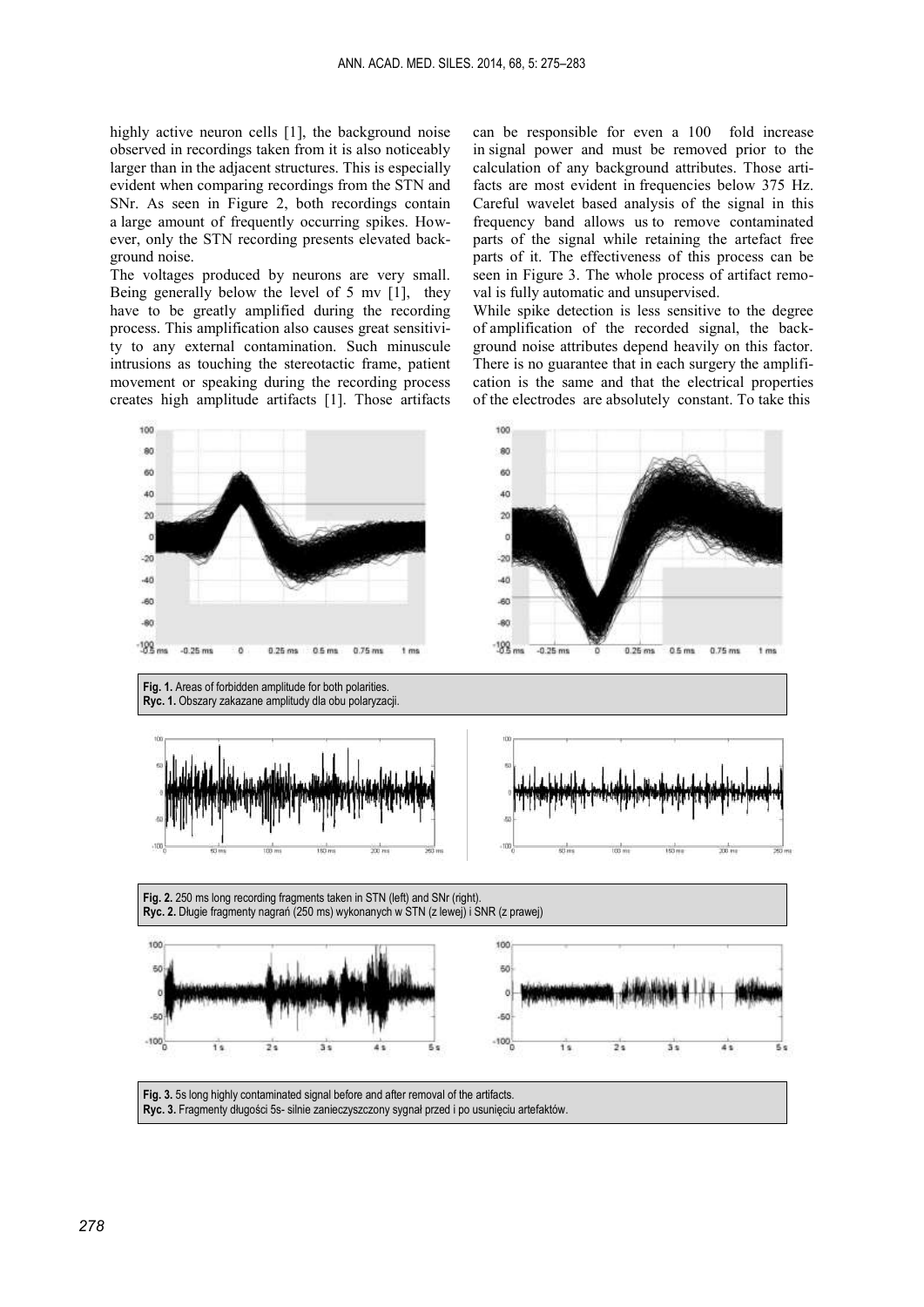into account some normalization has to be present. Without it, one could not safely compare the results taken from different electrodes and/or surgeries.

As stated in the introduction, the electrodes start their recording steps at the level of about 10 000 µm (10 mm) above the expected center of the STN. This implies that the first five recorded depths should be dorsal to the STN and be (with possible Thalamus traverse at around  $-10000 \mu m$ ) recorded within white matter. The average value of any background attribute taken from those first five depths can be thus treated as the base normalizing value. From this, e.g. if for a selected electrode at a given depth an attribute has a value of 4, then it means that its value is four times larger than its average from the mentioned first five depths recorded by this electrode. This normalization is applied to all the described background attributes.

There are four primary background based attributes. The first attribute is based upon the amplitude percentile. When one is to consider the absolute values of the recorded signal amplitude, it is evident that all spiking activity occur after the 95th percentile. The lower percentile chosen, the smaller chance that it is influenced by any spike activity and that only the amplitude of the background noise is measured. A too low percentile will, however, start to also cut off also the background noise and the difference between STN and non-STN recordings will start to be less evident. Good results can be obtained using the 80th percentile since, it removes all spiking activity and retains background noise. This attribute is denoted as  $PRC_{80}$ .

The second background attribute is a standard Root Mean Square (RMS) calculated for the whole artifact free part of the signal. It takes into account both background noise and spiking activity.

The last two primary background attributes represent the signal power in selected frequency ranges. To calculate both attributes, besides prior removal of artifacts, all previously detected spikes are removed as well. This allows for calculation of the power only for the signal background. Without prior spike removal, the power is heavily influenced by the spike occurrence and (mentioned in spike-based attributes) false positive detections do occur.

The power is calculated using wavelets for frequency ranges 0−500 Hz for low frequency background power (LFB) and 500−3000 Hz for high frequency background power (HFB).

From the four primary background attributes four additional attributes are derived. Those attributes are the moving average of the primary attributes. The average for each depth is calculated from the value at this depth and two adjacent dorsal and ventral depths.

# RESULTS

As described in Section 2.1, the first spike-based attribute states the average number of spikes that were observed in a given recording. When calculated for over 16 000 recordings, the quartiles for the recordings obtained from outside of the STN were

 $Q_1 = 0.000 \quad Q_2 = 0.000 \quad Q_3 = 6.889$ 

And for the recordings obtained within the STN they were

 $Q_1 = 10.700$   $Q_2 = 18.900$   $Q_3 = 29.100$ The second spike-based attribute, called *burst ratio* is based upon intra-spike intervals, it gives the percentage of them that are not longer than 33 ms. The quartiles for recordings obtained from outside of the STN were

 $Q_1 = 0.000 \t Q_2 = 0.000 \t Q_3 = 0.336$ And for the recordings obtained within the STN they were

 $Q_1 = 0.416$   $Q_2 = 0.580$   $Q_3 = 0.711$ 

While spike-based attributes provide non-overlapping  $Q_1 \sim Q_3$  ranges, they are not sufficiently good for discrimination between STN and non-STN recordings. They tend to produce both false positive and false negative results. False positives come from highly active non-STN neuron cells. Such high spiking activity can come for example from the *Thalamus* that is sometimes passed dorsally to the STN. False negatives might occur when the electrode recording lead happens to be in the less active parts of the STN.

In Figure 4 the values of the first two spike-based attributes calculated for a pass of three electrodes are shown. The electrodes recorded neural activity at depths from  $-10000 \mu m$  up to  $+4000 \mu m$  with steps of 1000 µm (1 mm). The STN has been intraoperatively located by the Anterior and Medial electrodes on at depths ranging from  $-2000$  to  $+2000$  µm. The false positive results provided by the average number of spikes per seconds at depths −7000 and −6000 µm are clearly visible. Moreover, for the anterior electrode the high bursting ratio that can be seen at depth +4000 µm does not originate from within the STN.

Figure 5 (left) shows the values of the  $PRC_{80}$  attribute for the same electrode set that provided data for Figure 4. It is evident that this attribute provides much clearer detection of the STN and also there are no cases of falsely positive high values outside of the −2000 to +2000 area.

The Anterior and Medial electrodes did pass through the STN. The Central electrode entered the lateral part of the STN and only superficially passed through the nucleus. It was related to the differences between the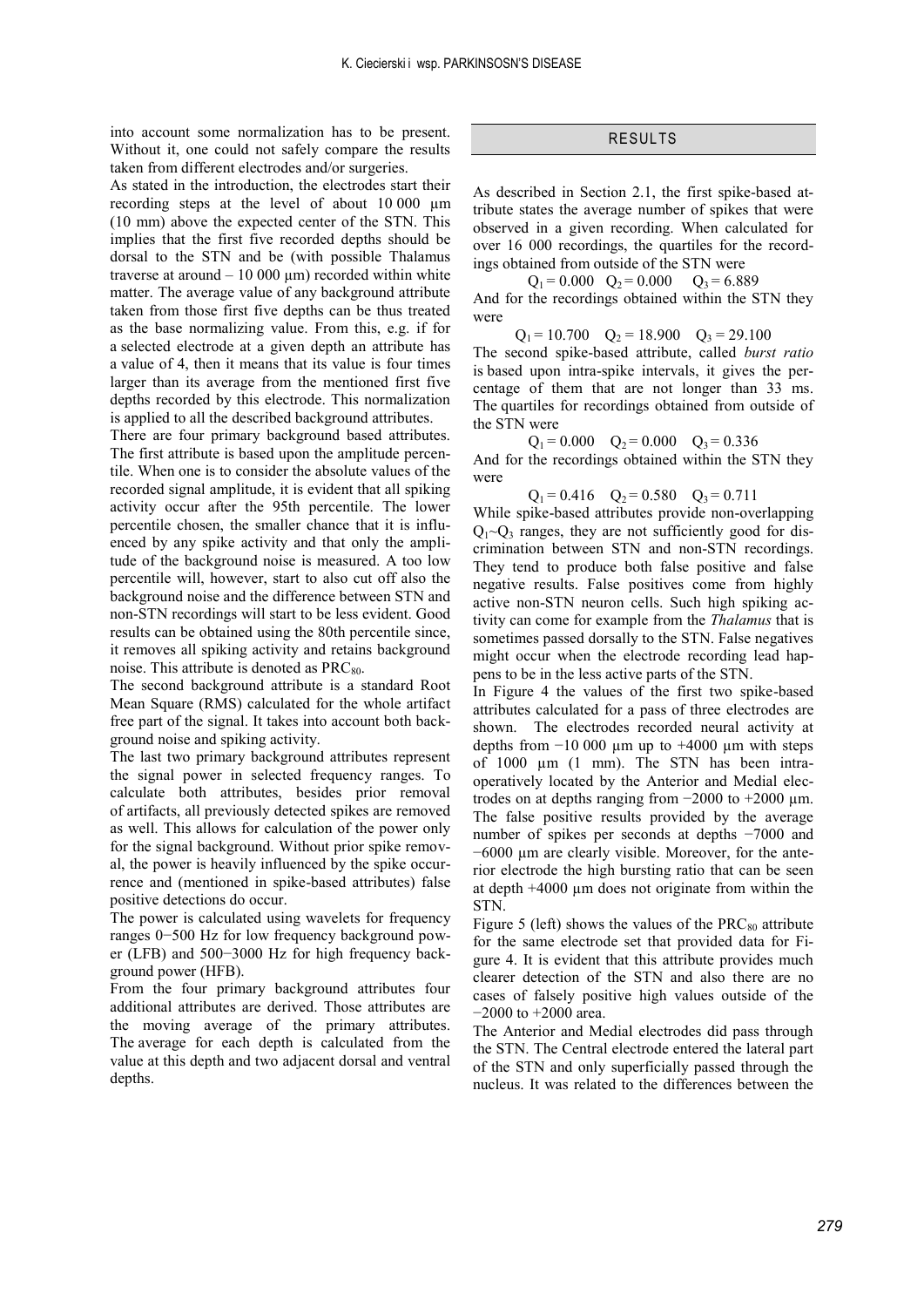electrode track and anatomical coordinates of the STN. For the Anterior and Medial electrode, the 80th percentile of the amplitude registered within the STN was over twice as large as the referencing value calculated from the first five depths.

Figure 5 (right) shows the values of the RMS attribute for the same electrode set that provided data for Figures 4 and 5. Just as in the case of the  $PRC_{80}$ , this attribute also implies that the anterior electrode traversed the STN at depths –2000 to +2000 µm and that the Medial electrode traversed the STN at depths  $-2000$  to  $+1000 \mu$ m (for the Medial electrode  $+2000$ seems to indicate the ventral STN border).

The results obtained from the LFB and HFB attributes are consistent with the two previous background attributes. What is often observable is the brief decrease in LFB power inside of the STN. In this example, this

decrease is evident at depth –1000 µm for the Anterior and Medial electrodes. It is also observable for the Central electrode at +2000 µm. This point of decreased power can be associated with the border between the adjacent STN territories [4,15].

Having defined the discriminating attributes, we were able to construct a classifier that when trained upon existing recordings it would be able to classify any new recording as to whether it had originated from within the STN or not [16,17,18].

Two classifiers were tested for this purpose. The first classifier is the Random Forest implementation provided by Weka v 3.7.9. Weka is a collection of machine learning algorithms written in Java and developed at the University of Waikato, New Zealand. (www.cs.waikato.ac.nz/ml/weka).





Fig. 4. Average number of spikes per second (left) and burst ratio (right). **Ryc. 4.** Średnia liczba iglic na sekundę (z lewej) i współczynnik rozerwania (z prawej)





Fig. 5. Values of the PRC<sub>80</sub> attribute (left) and RMS attribute (right). **Ryc. 5.** Wartości atrybutu PRC80 (z lewej) i atrybutu RMS (po prawej)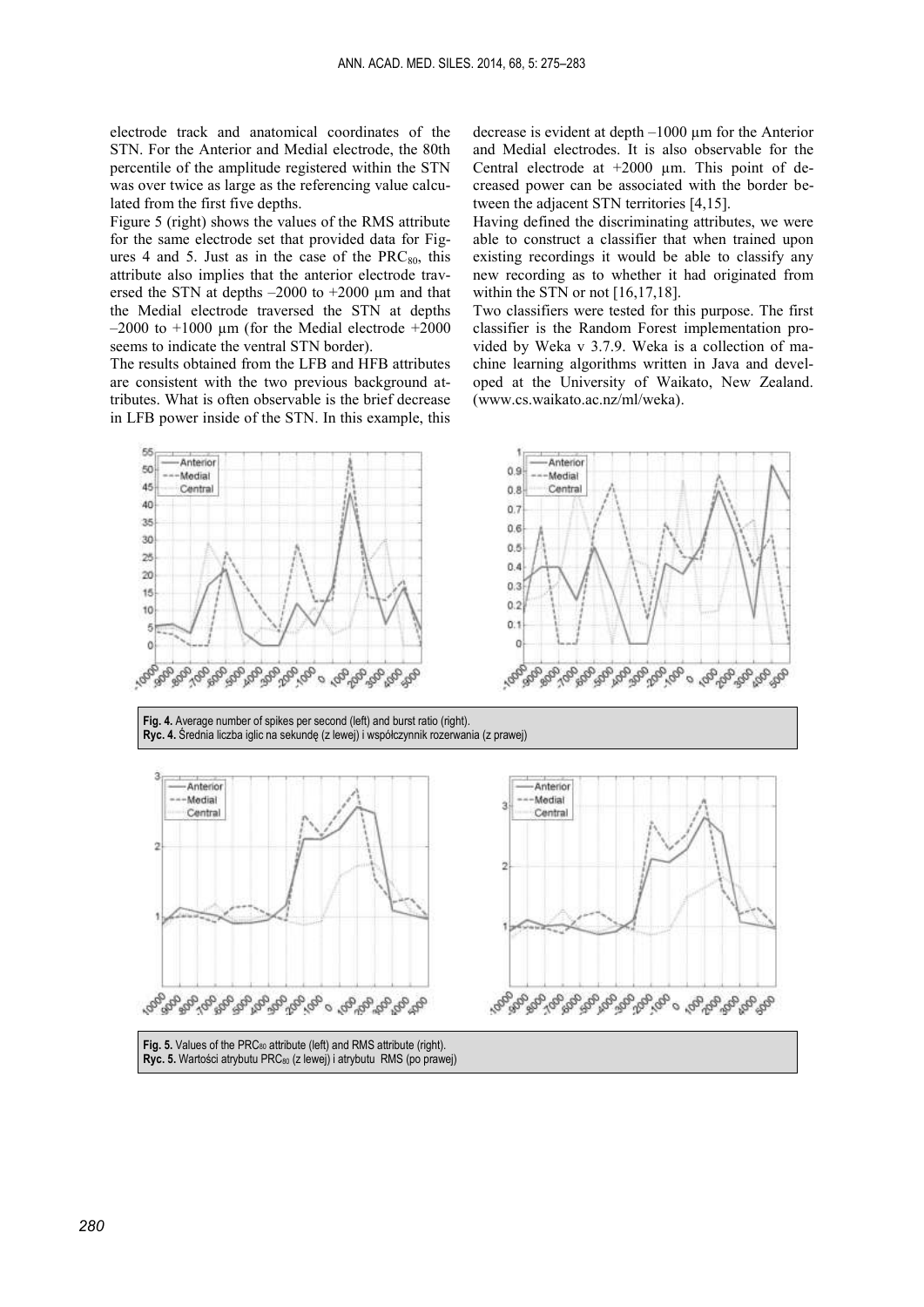

The second classifier is provided by the RSES v 2.2.2 software. RSES builds the classifier using the rough set approach [19,20]. RSES stands for Rough Set Exploration System and is a software tool that provides the means for analysing tabular data sets using various methods – in particular those based on the Rough Set Theory.

(http://logic.mimuw.edu.pl/~rses/start.html)

Both classifiers were tested with the 10 fold cross validation method on 16 733 recordings.

In the case of spike-based attributes, the classifiers gave the following statistics:

|  | Weka's Random Forest 10 fold cross validation: |
|--|------------------------------------------------|
|--|------------------------------------------------|

| Sensitivity:                   | 0.476 | Specificity: | 0.909 |  |  |  |  |  |  |  |
|--------------------------------|-------|--------------|-------|--|--|--|--|--|--|--|
| Accuracy:                      | 0.810 | Coverage:    | 1.000 |  |  |  |  |  |  |  |
| RSES 10 fold cross validation: |       |              |       |  |  |  |  |  |  |  |
| Sensitivity:                   | 0.581 | Specificity: | 0.859 |  |  |  |  |  |  |  |
| Accuracy:                      | 0.796 | Coverage:    | 0.976 |  |  |  |  |  |  |  |

Good specificity and poor sensitivity suggest that spike-based attributes, while good enough to detect recordings coming from outside of the STN, they are clearly insufficient to detect those coming from within it. In other words, low spiking is a good indicator for deeming that the recording is not from the STN. Still, a high spiking rate occurring outside of the STN is not uncommon and produces false positives as shown in the previous section.

Those false positives cause the sensitivity to be so unacceptably low.

In the case of all the attributes, the classifiers gave the following statistics:

Weka's Random Forest 10 fold cross validation:

| Sensitivity: | 0.933 | Specificity: | 0.988 |
|--------------|-------|--------------|-------|
| Accuracy:    | 0.976 | Coverage:    | 1.000 |

RSES 10- fold cross validation:

| Sensitivity: | 0.939 | Specificity: | 0.975 |
|--------------|-------|--------------|-------|
| Accuracy:    | 0.967 | Coverage:    | 1.000 |

When all the attributes are considered, both the sensitivity and specificity are very good. The sensitivity is  $\sim 0.93$  and what is also very important, the specificity is very high ~0.99, which is extremely important as it minimizes the probability of labelling a non-STN region as STN.

The results of the classification are presented as a set of pictures similar to those presented in this paper and also in the form of a table. Table 1 shows the results of classification for pass of the electrodes used in previous examples in this paper.

'S' denotes recordings classified as ones coming from the STN. The grey background denotes the tip of the stimulating electrode as implanted during surgery.

| <b>Table I.</b> Classification Results<br>Tabela I. Wyniki klasyfikacji |          |      |      |       |       |         |       |         |   |         |         |      |      |      |      |      |
|-------------------------------------------------------------------------|----------|------|------|-------|-------|---------|-------|---------|---|---------|---------|------|------|------|------|------|
|                                                                         |          |      |      |       |       |         |       |         |   |         |         |      |      |      |      |      |
| Electrode                                                               | $-10000$ | 9000 | 8000 | -7000 | -6000 | $-5000$ | -4000 | $-3000$ |   | $-1000$ | $\circ$ | 1000 | 2000 | 3000 | 4000 | 5000 |
| Anterior                                                                |          |      |      |       |       |         |       | M       | S | S       | S       | s    | S    |      |      |      |
| <b>Medial</b>                                                           |          |      |      |       |       |         |       |         | S | S       | S       | S    | S    |      |      |      |
| Central                                                                 | M        |      |      |       | M     |         |       |         |   |         | M       | s    | s    | M    | M    |      |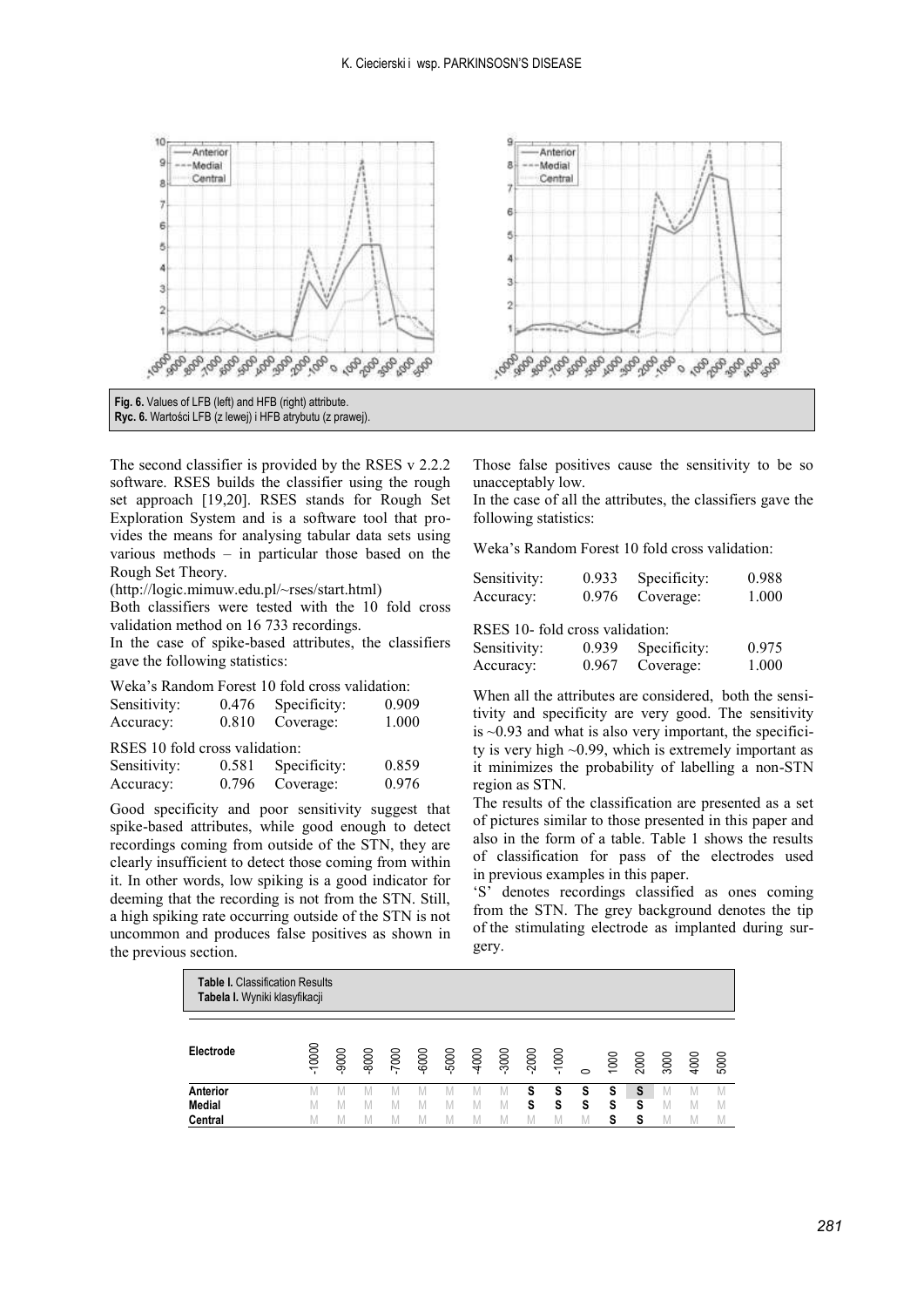#### CONCLUSIONS

- 1. Cross validation tests have proven that the chosen attributes are sufficient enough for successful discrimination between recordings made within the STN and outside of it.
- 2. The software application that implements the attributes calculation process and presents the classification results has since the fall of 2013 been successfully used during PD DBS surgeries performed in the Institute of Psychiatry and Neurology in Warsaw.

## APPENDIX

In this section, some more detailed technical information regarding microelectrode signal analysis is provided. The raw signal contains various contaminations, they are of different nature, and some of them are low frequency components while others are of an artifact nature. Spike detection can be facilitated in at least two ways i.e. based on their slope or their amplitude. Detection based upon slope focuses on the results provided by the first derivative of the signal. It is, however, difficult to automatically set the threshold which must be exceeded by the derivative to suspect that a spike might have occurred. That is why in this approach we selected the detection method that is amplitude based. It is assumed that if the amplitude exceeds  $4 \sigma$ , then the necessary condition of spike occurrence is met. The difficulty lies in fact that the high amplitude of the spikes adversely influences the standard deviation i.e. when it is calculated in a standard way.

To overcome this difficulty, the standard deviation is estimated as

$$
\sigma = \frac{median(|x_1|,\ldots,|x_n|)}{0.6745}
$$

where  $x_1$ ,  $\ldots$   $x_n$  are samples of the recording. This estimation has been defined in [9]. Furthermore, to achieve a successful amplitude spike detection, the signal has to be free of low frequency fluctuations. For this purpose, prior to spike detection, the signal is high pass filtered in order to remove frequencies below 187.5 Hz. To obtain less distorted spike shapes, some filtering is also done in frequencies above 6 Hz. For filtering purposes, the Discrete Wavelet Transform (DWT) has been used throughout this paper [21,22]. For the DWT the D4 Daubechies wavelet function has been used. DWT allows one to see a signal in various frequency bands. This is the core of the spike sorting and artifact removal processes. The Full Discrete Wavelet Transform also provides wavelet coefficients that are used to calculate the signal power in LFB and HFB attributes [23].

The software application implementing the described decision support system provides classification results after about two minutes of calculation. That makes it feasible to be used during surgery in the operation theatre.

#### ACKNOWLEDGEMENTS

This work was supported by DEC-2011/03/B/ST6/ 03816 from the Polish National Science Centre.

#### **REFERENCES**

- **1.** Israel Z., Burchiel K.J. Microelectrode Recording in Movement Disorder Surgery. Thieme Medical Publishers 2004.
- **2.** Nolte J. The Human Brain. An Introduction to Its Functional Anatomy. Elsevier 2009.
- **3.** Defer G.L., Widner H., Marié R.M., Rémy P., Levivier M. Core assessment program for surgical interventional therapies in Parkinson's disease. Mov. Dis. 1999; 14: 572–584,.
- **4.** Mallet L., Upbach M.S., N'Diaye K. et al. Stimulation of subterritories of the subthalamic nucleus reveals its role in the integration of the emotional and motor aspects of behavior. Proc. Nat. Acad. Sci. USA 2007; 104: 10661–10666.
- **5.** Shapira N.A., Okun M.S., Wint D. et al. Panic and fear induced by deep brain stimulation. J. Neurol. Neurosurg.Psychiatry 2006; 77: 410-412. **6.** Pizzolato G., Mandat T. Deep Brain Stimulation for Movement Disorders. Front. Integr. Neurosci. 2012; 6: 2. doi: 10.3389/fnint.2012. 00002. eCollection 2012.
- **7.** Mandat T., Tykocki T., Koziara H. et. al. Subthalamic deep brain stimulation for the treatment of Parkinson disease. Neurol. Neurochir. Pol. 2011; 45: 32–36.
- **8.** Novak P., Przybyszewski A.W., Barborica A., Ravin P., Margolin L., Pilitsis J. Localization of the subthalamic nucleus in Parkinson disease using multiunit activity. J. Neurol. Sci. 2011; 310: 44–49.
- **9.** Donoho D.L. De-Noising by Soft-Thresholding. IEEE Transactions On Information Theory 1995; 4(3): 613–627.

**10.** Quiroga R.Q., Nadasdy Z., Ben-Shaul Y. Unsupervised Spike Detection and Sorting with Wavelets and Superparamagnetic Clustering. Neural Comput. 2004; 16: 1661–1687.

**11.** Archer C., Hochstenbach M.E., Hoede C. et al. Neural spike sorting with spatio-temporal features. In: Proceedings of the 63rd European Study Group Mathematics with Industry, 28 Jan–1 Feb 2008, Enschede, The Netherlands, pp. 21–45.

**12.** Szlufik S., Koziorowski D., Ciecierski K. et al. DBS decision support system based on analysis of microelectrode recorded signals. Mov. Dis. 2012, 27, Abstract Suppl.: 168–169.

**13.** Ciecierski K., Raś Z., Przybyszewski A.W. Selection of the optimal microelectrode during DBS surgery in Parkinson's patients. Lecture Notes in Computer Science 2011; 6803: 554–564.

**14.** Pettersen K.H., Einevoll G.T. Amplitude variability and extracellular low-pass filtering of neuronal spikes. Biophys. J. 2008; 94: 784–802.

**15.** Zaidel A., Spivak A., Shpigelman L., Bergman H., Israel Z. Delimiting Subterritories of the Human Subthalamic Nucleus by Means of Microelectrode Recordings and a Hidden Markov Model. Mov. Dis. 2009; 24: 1785– –1793.

**16.** Ciecierski K., Raś Z., Przybyszewski A.W. Foundations of automatic system for intrasurgical localization of subthalamic nucleus in Parkinson patients. Web Intelligence and Agent Systems 2014; 12: 63–82,.

**17.** Ciecierski K., Raś Z., Przybyszewski A.W. Foundations of Recommender System for STN Localization during DBS Surgery in Parkinson's Patients.